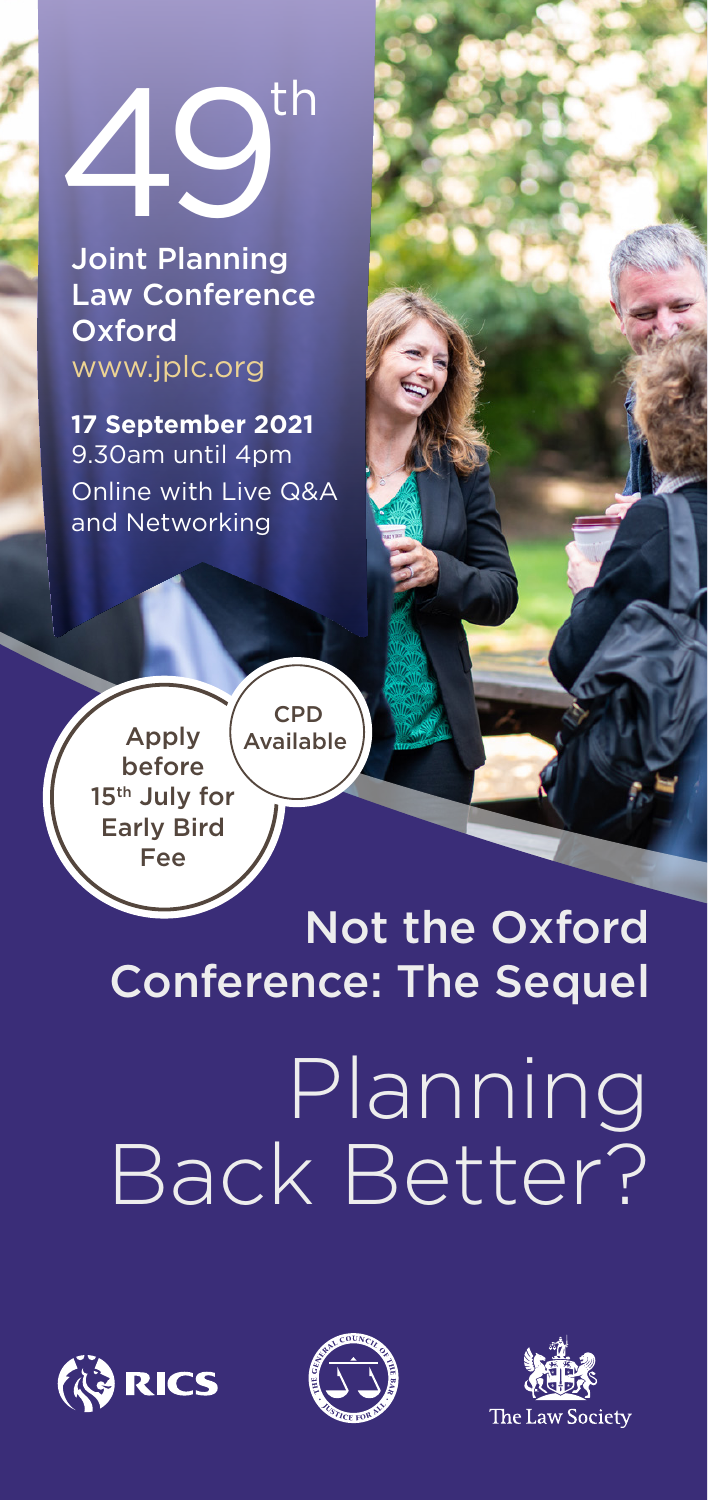## **HOW TO BOOK**

Visit the Hopin Registration Page here: [https://hopin.com/events/the-joint-planning-law](https://hopin.com/events/the-joint-planning-law-conference-2021)[conference-2021](https://hopin.com/events/the-joint-planning-law-conference-2021) to secure your place.

Reduced Online Price for Participants: Early Bird Fee is available until 15<sup>th</sup> July £80+VAT. After this date the cost will be £95+VAT.

Method of Payment: Debit or Credit card

*Please register using attendee's details. Places cannot be shared. Each attendee requires their own place on the event. Access details will be sent the week prior to the event.*

#### The fee includes:

Access to the day's conference online plus detailed written speaker papers. Terms & Conditions available on the website [www.jplc.org](http://www.jplc.org)

This event is organised by the JPLC committee who are members of the RICS, RTPI, Law Society and Bar Council. **[www.jplc.org/about-the-conference/committee/](http://www.jplc.org/about-the-conference/committee/ )**

Enquiries: Lucinda Howe, Quadrilect Conferences 07879 228 775 or email [lucinda@jplc.org](mailto:lucinda%40jplc.org?subject=49th%20Joint%20Planning%20%0ALaw%20Conference%20%0AOxford)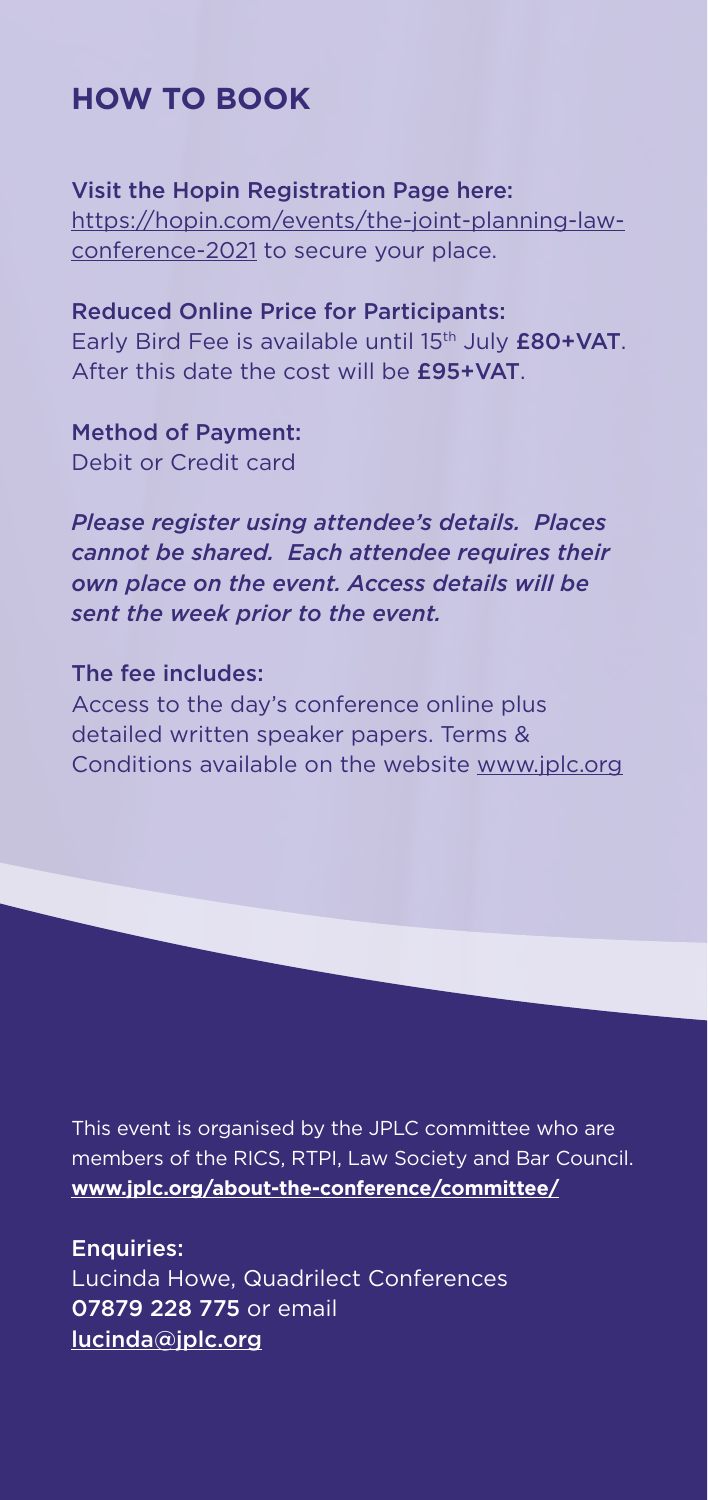# **Format**

We are holding this year's one day conference online using the interactive conference platform Hopin. Speakers' presentations will be followed by Live Q&A. There will also be networking opportunities with fellow attendees during the day.

You will receive the detailed written speaker papers post event.

### **Programme**

| <b>Friday 17 September</b> |                                                                                                                                                                                                                                                                                                                                                                                                                                                                                                  |  |
|----------------------------|--------------------------------------------------------------------------------------------------------------------------------------------------------------------------------------------------------------------------------------------------------------------------------------------------------------------------------------------------------------------------------------------------------------------------------------------------------------------------------------------------|--|
| 09:30                      | Registration                                                                                                                                                                                                                                                                                                                                                                                                                                                                                     |  |
| 09:50                      | Conference chair's introduction.<br><b>Robert Evans, Argent LLP</b>                                                                                                                                                                                                                                                                                                                                                                                                                              |  |
| 10:00                      | <b>PI ANNING REFORM</b><br>Speaker: Joanna Averley, Chief Planner,<br>Ministry of Housing, Communities and<br><b>Local Government</b>                                                                                                                                                                                                                                                                                                                                                            |  |
| 10:25                      | <b>TURNING EVERYWHERE INTO</b><br>SOMEWHERE, HOW CAN WE PLAN FOR<br>A HAPPIER AND HEALTHIER FUTURE?<br>Speaker: Nicholas Boys Smith, Director,<br><b>Create Streets</b>                                                                                                                                                                                                                                                                                                                          |  |
| 10:50                      | Q & A                                                                                                                                                                                                                                                                                                                                                                                                                                                                                            |  |
| 11:15                      | Coffee Break                                                                                                                                                                                                                                                                                                                                                                                                                                                                                     |  |
| 11:30                      | <b>PLANNING FOR CHANGE: THE ROLE OF</b><br><b>CLIMATE CHANGE IN PLANNING LAW</b><br>This paper discusses the impact of climate change<br>on planning law in light of recent case law as<br>well as the impact of climate change on the<br>development of planning law and policy in the<br>UK and selected other jurisdictions<br>Speaker: Valerie Fogleman,<br><b>Consultant, Stevens &amp; Bolton LLP;</b><br><b>Professor of Law, Cardiff University</b><br><b>School of Law and Politics</b> |  |

FOR FURTHER DETAILS PLEASE VISIT OUR WEBSITE **WWW.JPLC.ORG**